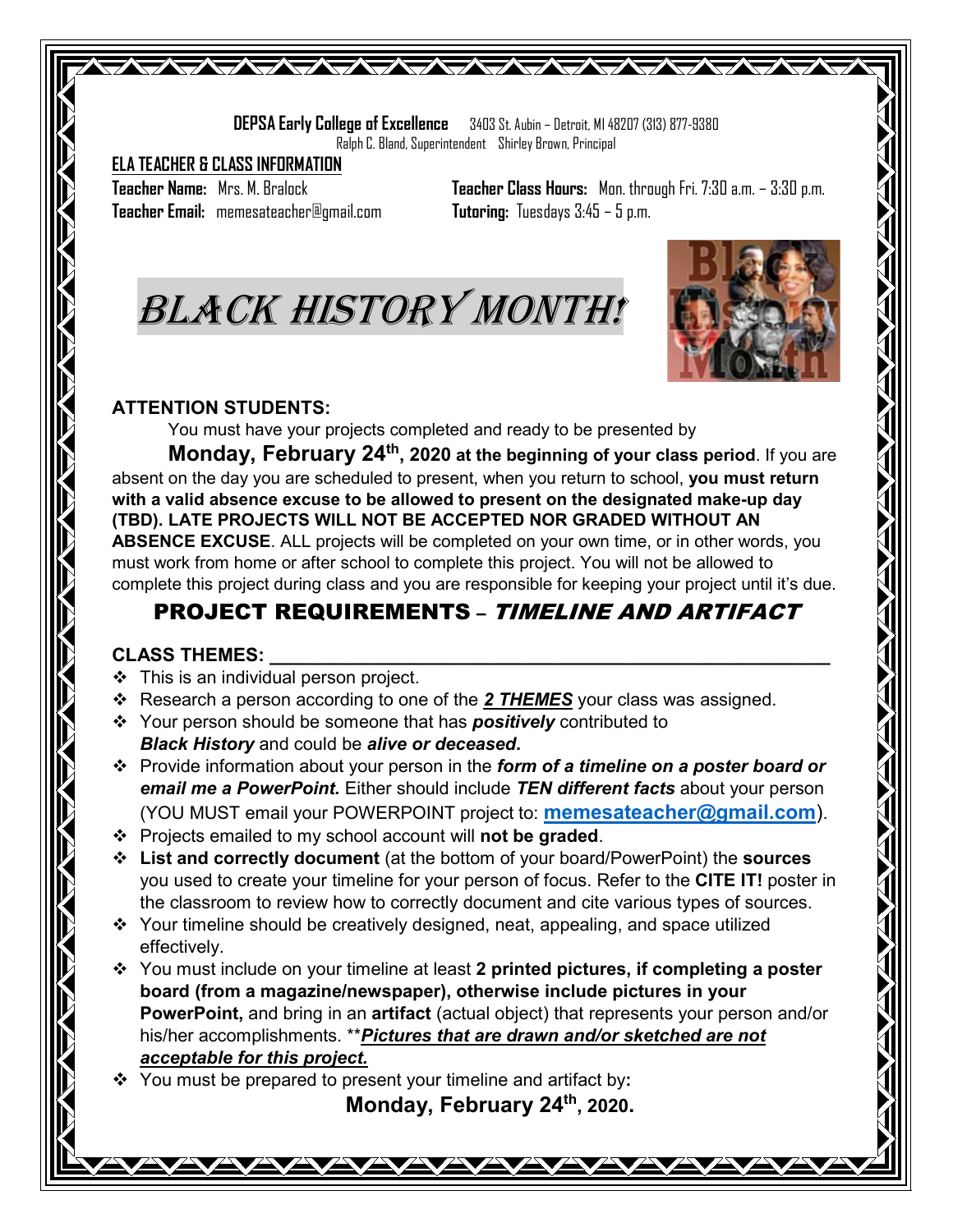

WAYAYAYAYAYAYAYAYA

## due: MONDAY, FEBRUARY 24th, 2020 **STUDENT NAME:\_\_\_\_\_\_\_\_\_\_\_\_\_\_\_\_\_\_\_\_\_\_\_\_\_\_ HR:\_\_\_\_**

## **CLASS THEME: \_\_\_\_\_\_\_\_\_\_\_\_\_\_\_\_\_\_\_\_\_\_\_\_\_\_\_\_\_\_\_\_\_\_**

## **TIMELINE AND ARTIFACT**

| <b>POSSIBLE</b><br><b>POINTS</b>                                            | <b>CRITERION</b>                                                                                                                                                                                                                          | <b>TEACHER</b><br><b>COMMENTS</b> | <b>POINTS</b><br><b>EARNED</b> |
|-----------------------------------------------------------------------------|-------------------------------------------------------------------------------------------------------------------------------------------------------------------------------------------------------------------------------------------|-----------------------------------|--------------------------------|
| 25                                                                          | <b>Timeline</b> included 10 "different" line<br>items, presented on poster board and/or<br>PowerPoint format and the <b>ALL</b> sources<br>used were correctly documented and<br>listed at the bottom of the project<br>board/PowerPoint. |                                   |                                |
| 25                                                                          | <b>Timeline</b> was creatively designed,<br>space utilized effectively, was neat,<br>content was easy to read, appealing,<br>and void of spelling, punctuation, and<br>grammatical errors.                                                |                                   |                                |
| 25                                                                          | The artifact was an actual object<br>and relevant to the person.<br>ALL pictures were PRINTED or from<br>a Magazine/Newspaper<br>(no drawings/sketches).                                                                                  |                                   |                                |
| 15                                                                          | The assigned Theme was parallel to<br>the person's accomplishments.                                                                                                                                                                       |                                   |                                |
| 10                                                                          | Student submitted both the project<br>(board or PowerPoint) and artifact by<br>Monday, February 24th, 2020.                                                                                                                               |                                   |                                |
| LATE PROJECTS WILL NOT BE ACCEPTED NOR GRADED<br><b>TOTAL POINTS EARNED</b> |                                                                                                                                                                                                                                           |                                   |                                |
|                                                                             |                                                                                                                                                                                                                                           |                                   |                                |